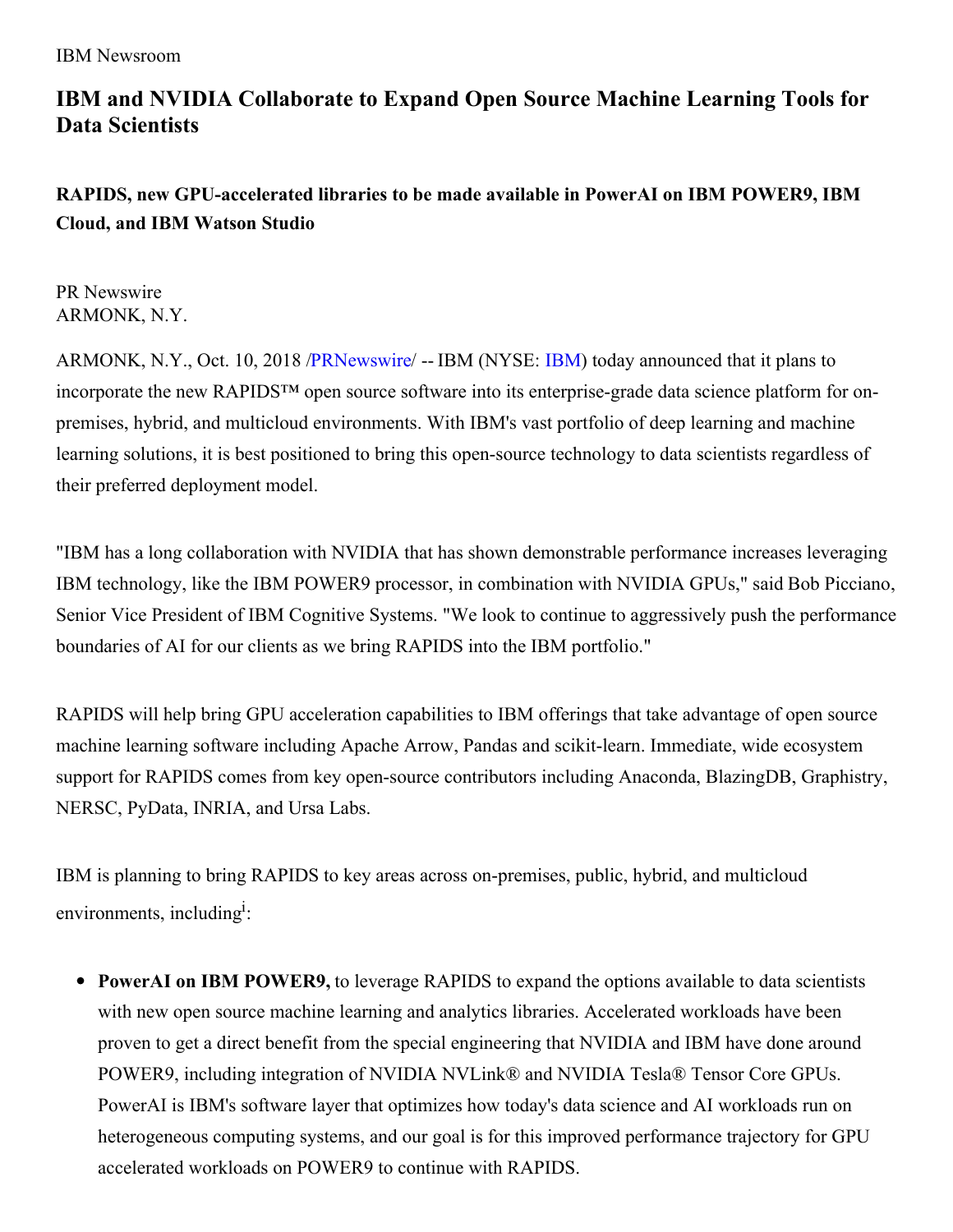- **IBM Watson Studio and Watson Machine Learning,** to take advantage of the power of NVIDIA  $\bullet$ GPUs so that data scientists and AI developers can build, deploy, and run faster models than CPU-only deployments for their AI applications in a multicloud environment with IBM Cloud Private for Data and IBM Cloud.
- **IBM Cloud,** to users who choose machines equipped with GPUs will be able to apply the accelerated machine learning and analytics libraries in RAPIDS for their cloud applications and tap the benefits of machine learning.

"IBM and NVIDIA's close collaboration over the years has helped leading enterprises and organizations around the world tackle some of the world's largest problems," said Ian Buck, vice president and general manager of Accelerated Computing at NVIDIA. "Now, with IBM taking advantage of RAPIDS open-source libraries announced today by NVIDIA, GPU accelerated machine learning is coming to data scientists, helping them analyze big data for insights faster than ever possible before."

Machine learning is a form of AI that enables a system to learn from data rather than through explicit programming. Enterprises across multiple industries like retail, finance, and telecommunications, are either actively using machine learning or exploring machine learning for the potential value it offers to companies trying to leverage big data to help them better understand the subtle changes in behavior, preferences, or customer satisfaction.

Earlier this year, IBM set a record in a tera-scale machine learning [benchmark](https://www.ibm.com/blogs/research/2018/03/machine-learning-benchmark/), beating the previous record holder by 46x. Using an IBM Research-developed machine learning algorithm called IBM Snap Machine Learning (Snap ML) running on IBM Power Systems AC922 servers with NVIDIA Tesla V100 Tensor Core GPUs, IBM [researchers](http://labs.criteo.com/2013/12/download-terabyte-click-logs/) trained a logistic regression classifier in 91.5 seconds using an online advertising dataset released by Criteo Labs with over 4 billion training examples.

### Media Contact

Sam Ponedal External Relations, IBM Power Systems, IBM [sponeda@us.ibm.com](mailto:sponeda@us.ibm.com); (916) 217-0145

### Kristin Bryson